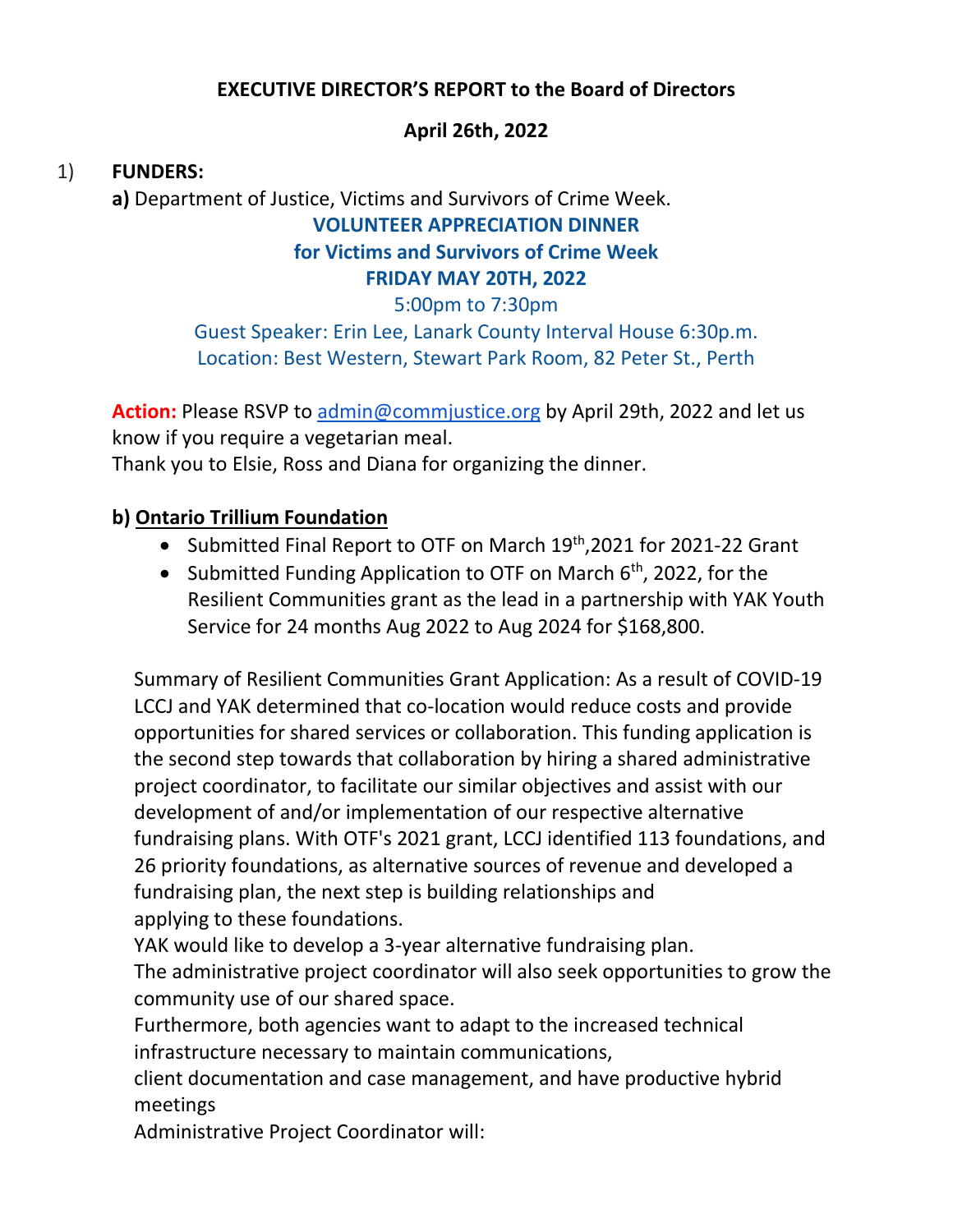-market the new shared space and manage the community use of shared space -providing the necessary IT support to staff to be successful in working remotely

-implement alternative fundraising plan for LCCJ in response to COVID-19 -develop an alternative fundraising plan for YAK in response to COVID-19 - onboard Canada Helps Donor Management System (DMS) software for YAK and continue to utilize the DMS for LCCJ

We will improve quality of programs already being delivered by:

-on-boarding an electronic cloud-based Client Relation Management System to better track clients, improve case management,

improve communication, share information, and produce reports -assist with the facilitation a cybersecurity risk assessment and implement the recommendations

# **c) MCCSS, Youth Justice Committee Funding**:

47 youth cases:

✓ Youth pre-charge 62% Youth Post Charge 40%

27 adult cases:

✓ Adult pre-charge 67% Adult Post Charge 33%

• MCCSS new contract is asking for audited financial statements by July 31st, 2022. In the past we have held our AGM in September. We will now need to hold our AGM in July or August. The Auditor and the Bookkeeper have all agreed to move up the timeline for our Audit next year. We have been given a grace period for this year.

Discussion/Decision: We will need to set a new date for our AGM next year. This will impact finance committee, governance committee and nominations committee.

Note: Final Report for 2021/22 is in progress.

d) **Maytree Foundation**: This is one of the foundations we identified through our Grant Advance Software, as a good fit with Lanark County Community Justice. We asked for funding for Volunteer Facilitator Training: 10 New Facilitators: \$4000 Young Adult/Adult Cases: 5 New Young Adult Cases \$10,000, Specialized Facilitator Training: Non-Violent Communication \$2000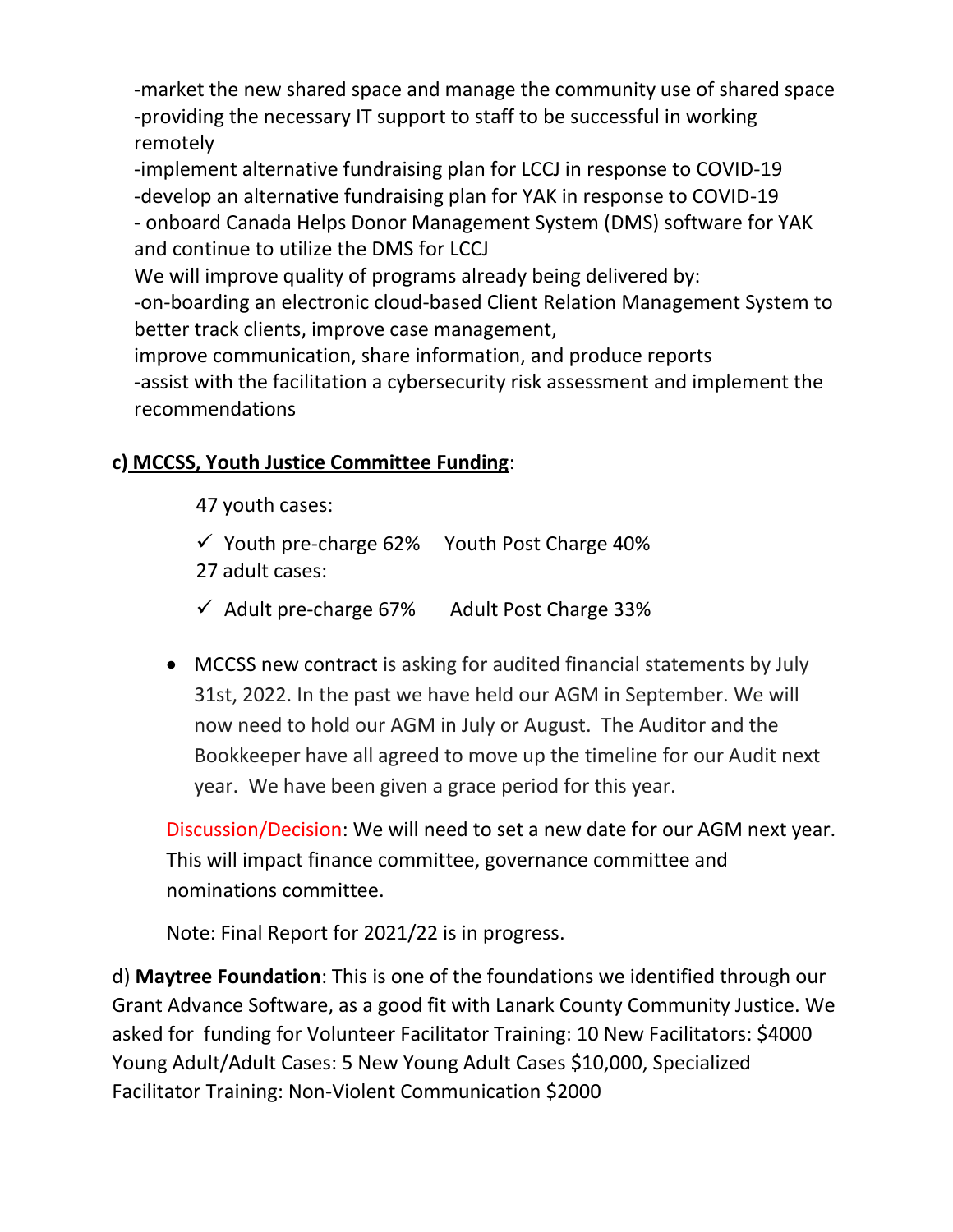We were not successful: The reason given "number of funding requests we receive each year by far exceeds our available resources. Projects/programs selected for funding are those that most closely reflect our strategic priorities."

Maytree | 77 Bloor Street West, Suite 1600 | Toronto, ON | M5S 1M2 www.maytree.com | [info@maytree.com](mailto:info@maytree.com)

d) **The Donner Canadian Foundation**: This is one of the foundations we identified through our Grant Advance Software, as a good fit with LCCJ. The first step for applying to receive funds was to send a letter of interest to Helen McLean. A letter of interest was sent February  $7<sup>th</sup>$ , 2022. We have not heard back to date. Action: Joellen to follow-up

Donner Canadian Foundation, 8 Prince Arthur Avenue, 3rd Floor Toronto, ON. M5R 1A9 416-920-6400 [mclean@donner.ca](mailto:mclean@donner.ca)

# **2) OPEN HOUSE:**

Rescheduled to Thursday, July 7th, 2022. Three facilitators expressed concern that that we would require proof of vaccination to attend the open house and other facilitators responded that they were concerned that unvaccinated people wanted to attend. All this discussion occurred before they knew the event was cancelled. We will come up with a solution that is agreeable to all and hold the event both inside and outside to accommodate everyone.

## **3) STAFF/Volunteer:**

- a) Sheri has been off since April 5<sup>th</sup> for common surgery. We sent her flowers and checked in regularly. The surgery went well, and she is recovering. Sheri expressed her appreciation to the LCCJ team for the flowers.
	- b) Stephanie Corrine was hired to replace Sheri for 15 hours a week/19\$hr for 3-6 weeks, depending on when Sheri is ready to return. I have working with Stephanie to ensure cases are managed appropriately during Sheri's time off
	- c) Jamie-Lee Breach was hired as an administrative assistant for April  $11<sup>th</sup>$  to September 2<sup>nd</sup>, 2022, for 15 hours a week/\$19hr.

## **4) OTHER:**

**a) Database**: The database has been updated and revised to only track priority information to make is easier and less time consuming for staff to complete.